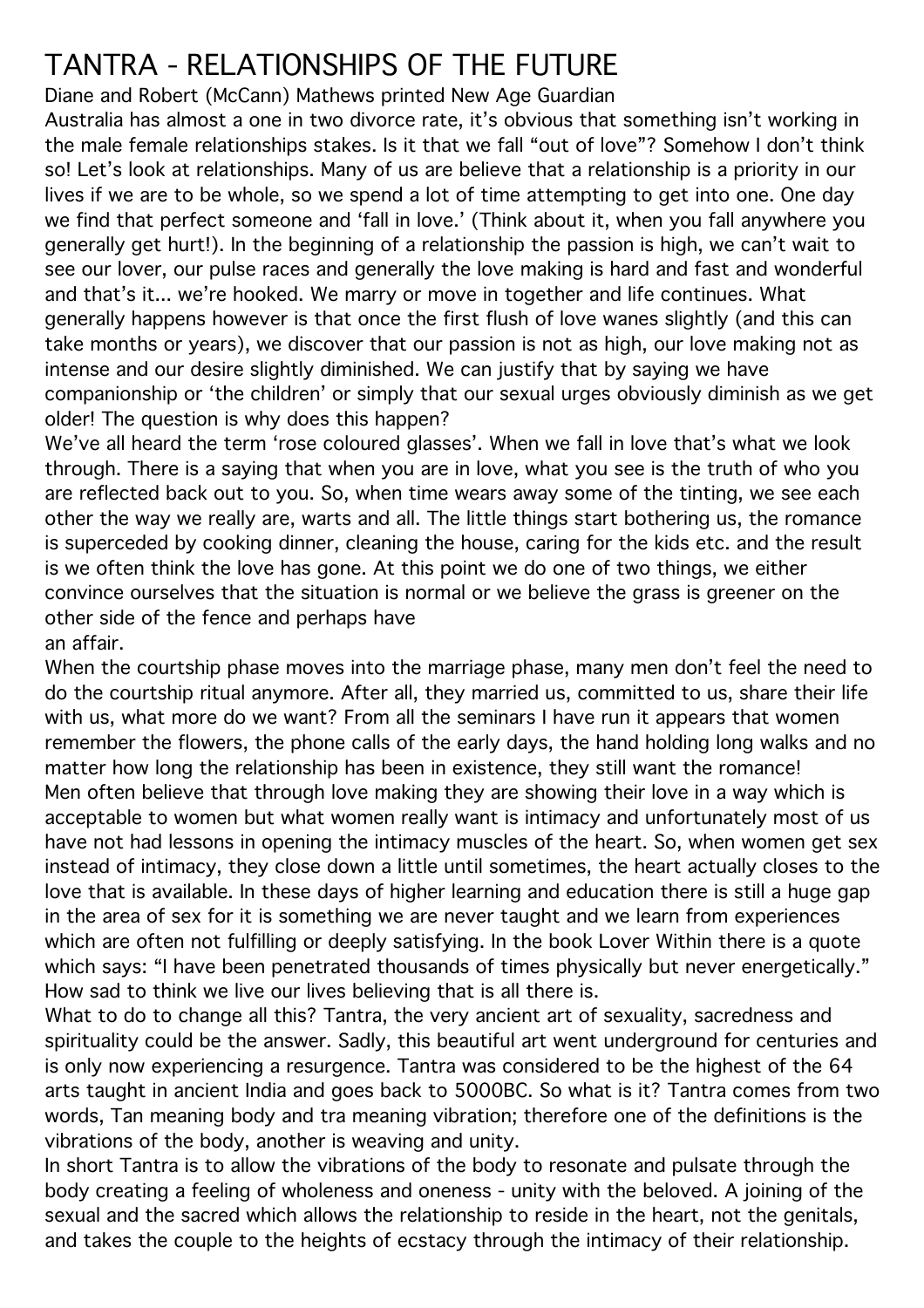Many of us are afraid of surrender because we believe the latter means giving ourselves to someone else and thus losing part of ourselves. We need to understand that the surrender required in Tantra is about giving yourself to yourself and in that surrender we melt into our beloved and experience true ecstacy. If we can be in our bodies more and breathe deeper and fuller and feel our feelings, we can experience the joys of intimacy like never before. Think about it, when most people orgasm they automatically hold their breath, often tuck in their necks, generally don't make much noise and more often than not, close their eyes as they experience the feelings inside. So sex becomes a single personal experience where we 'go away' from our beloved, at least while the orgasm is happening. And talking about orgasm, for many people that is often the purpose of lovemaking. We think that we have to have an orgasm or make our partner have one in order to be 'okay' in bed. (Stats on women who fake orgasm are horrendous). How many times have we as women, been right on the edge of orgasm only to have a tiny little 'pop' that doesn't even register on the Richter scale or worse still we know we are close and suddenly that feeling is gone! What happens to the man when he thinks he hasn't been a good enough lover to satisfy his partner? He feels frustrated and it can lesson his pleasure in the sexual act. Enough non orgasms, enough unsatisfied partners and suddenly it all becomes too hard and suddenly women are too tired, have a headache or men feel so inadequate they don't initiate sex anymore and that incredible passion that drew us together in the first place is a thing of the past.. Tantra is not about orgasm and it is not about sex, it is about intimacy, about connecting with your beloved on a level never experienced, even in really great sex. It has a beautiful language all of its own. In Tantra a penis is called a lingam which in Sanskrit means 'wand of light'. A vagina is called a yoni which in Sanskrit means 'sacred space'. I don't know about you but I would far rather think of a wand of light in a sacred space than some of the slang terms for our genitals that we learned in the school grounds. A nice analogy is about valleys and mountains. In the Western world of sex the valley represents the foreplay and the mountain is the orgasm which is where most people head for. In Tantra the valley is the orgasm and the mountain is what else is available for those willing to experience the journey. Tantra teaches men that they are healers and the greatest gift they can give is to heal their beloved. It teaches women that their Shakti power (sexual energy) is beautiful, energising and something to be proud of. It allows couples to transmute sex into pure sacred, spiritual energy and it changes the very nature of their relationship. In Tantra couples learn the importance of breathing. Breathe together (reciprocal breathing) and feel your energies harmonise. Breathe alternately (charging breath) and feel your energies heighten with love. It teaches that eye contact is a way of connecting at the deepest level and encourages couples to maintain eye contact at all times. It teaches that sound is a way to deeper, full bodied orgasms. Tantra shows men how to have multiple orgasms and no ejaculation unless they choose to. Imagine that women, a man who can take you to heights of pleasure never before experienced with no fear that he will orgasm and you will be left in the lurch. Men really do enjoy being the healers for their beloved, it fulfills them in a way that sex never could.

Tantra heals the intimacy muscles of the heart so that even sitting together and breathing connects them at a level so deep and so pure that the love expands the body and thus so too does the consciousness expand. Consider music for a moment. It is not the notes that make the music but the spaces in between the notes and in Tantra it is the spaces in between that create the magic of Tantric love. In between the passion, the fast and hard, the slow and gentle. It is in fact in the non-doing of Tantra that the ecstacy and the intimacy occurs. People who practice Tantra regularly love deeper and their relationship goes to new levels of pleasure which affects not only the well being of the one, but the